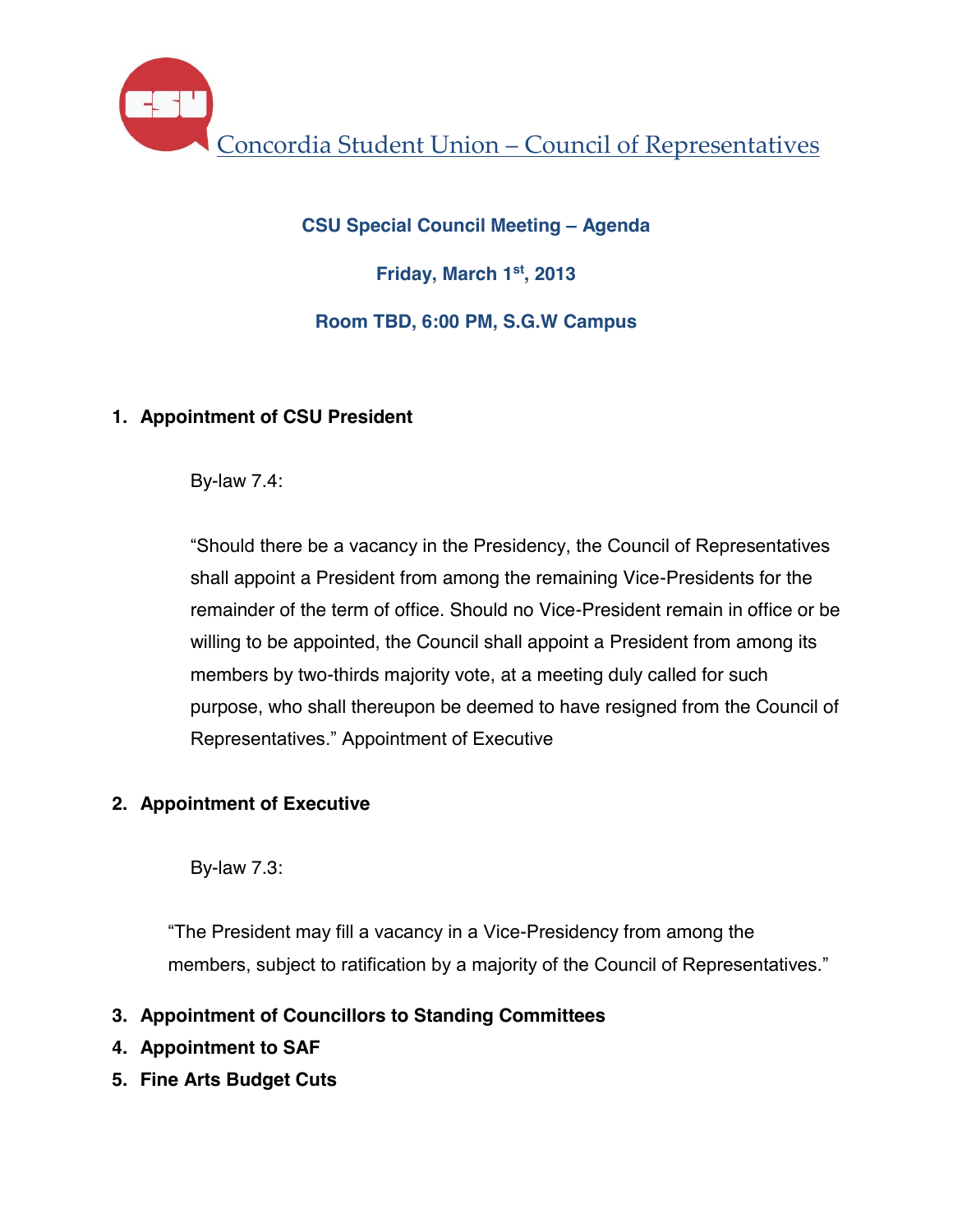

- **6. Questions on Orientation**
- **7. Unfulfilled Mandates**
- **8. Student Center Presentation**
- **9. Sustainable Concordia By-Law Referendum Question**
- **10.Question Period**
- **11.Announcements**
- **12.Adjournment**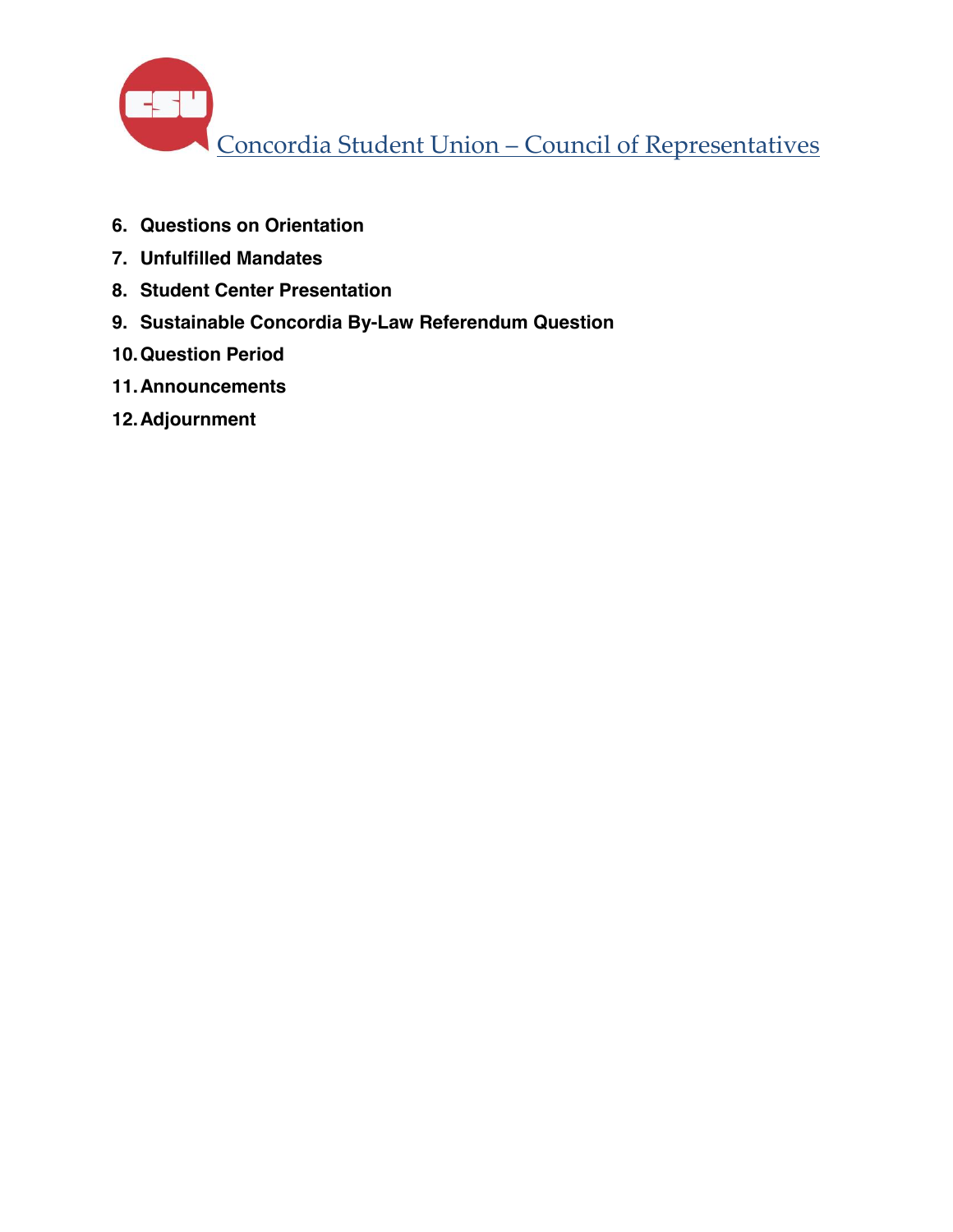## **1. Call to Order**

Meeting called to order at 6:34 pm.

## **Simon Pierre Lauzon** moves to appoint himself as chair

**VOTE** All in favour: unanimous **Motion passes** 

## **2. Appointment of CSU President**

**Gonzo Nieto**: Are any other executives willing to be appointed to President at this point?

**Andrew Roberts**: Would like to see what happens at JB before going ahead.

**Ben Prunty** moves to suspend Robert's rules to move Sustainable Concordia Referendum Question Seconded by **Nadine Atallah** 

## **VOTE**

All in favour: 7 Abstentions: 1 **Motion passes** 

**Ben Prunty** moves to move Sustainable Concordia Referendum Question to the top of agenda

**VOTE** All in favour: 7 Abstentions 1 **Motion passes** 

**Gonzo Nieto** moves to reinstate Robert's Rules Seconded by **Hardial Rosner**

# **VOTE**

All in favour: 7 Abstentions: 1 **Motion passes** 

## **3. Sustainable Concordia By Law Referendum Questions**

**A) Sustainable Concordia**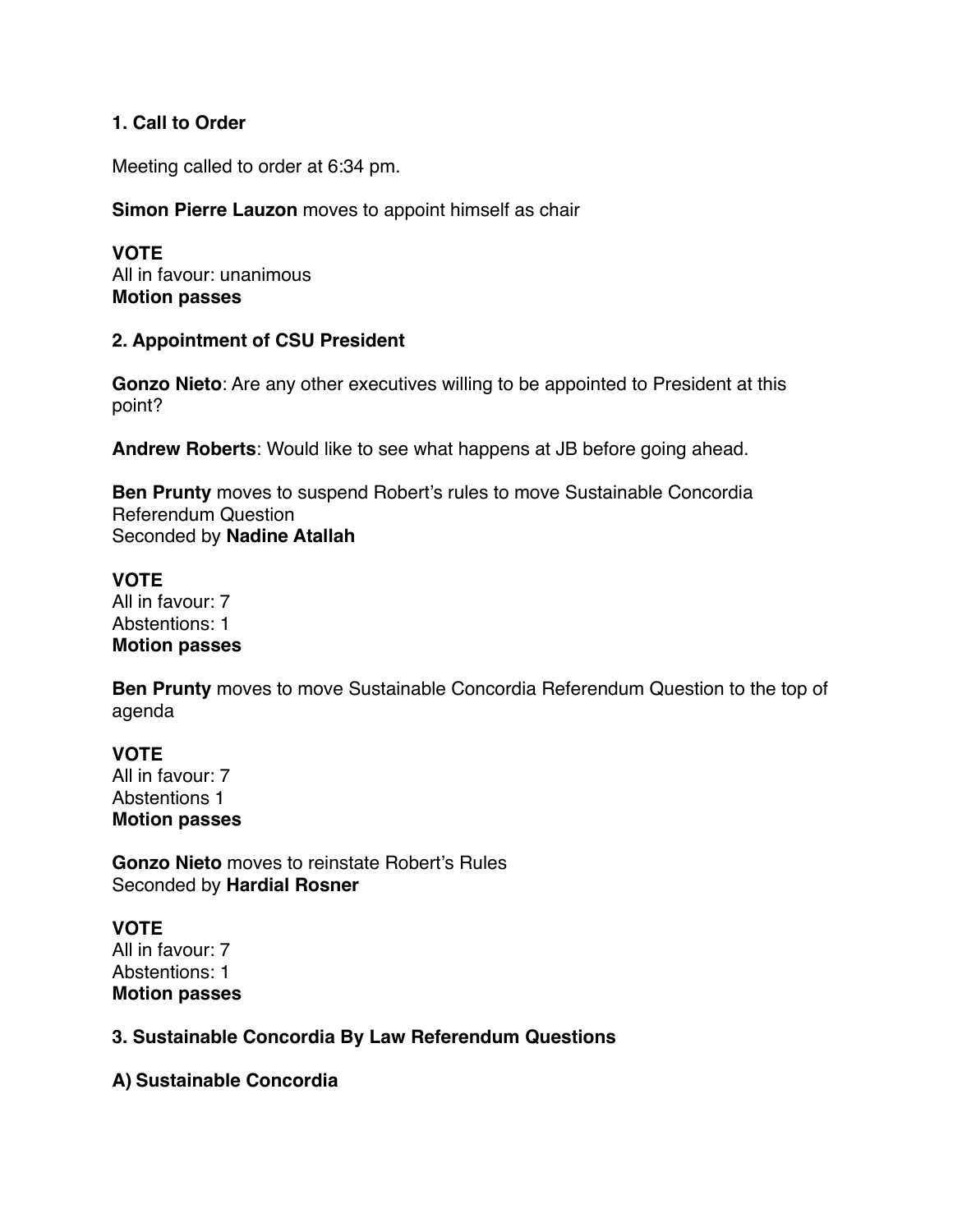**Gonzo Nieto**: Should specify when it goes into effect.

**Nadine Atallah**: Do you agree to increase SC's fee levy to 15 cents per credit effective Fall 2013?

**Hannah McCormick**: Fee Levy is not a word that everyone knows.

**Paul Jerajian** moves to approve question with wording as it is including "effective Fall 2013" at the end Seconded by **Gonzo Nieto**

**Hardial Rosner** moves to amend to "SC is a student run organization that has operated for a decade on a contribution of 5 cents per credit" Seconded by **Gonzo Nieto**

**Andrew Roberts**: That information can still get out there, doesn't necessarily have to be on the question

**Ben Prunty** calls the question Seconded by **Nadine Atallah** 

#### **VOTE**

All in favour of Hardial's amendment: 3 Oppositions: 2 Abstentions: 3 **Motion passes** 

**Gonzo Nieto** amends to remove "(below average student contribution)"

**Ben Prunty** amends to replace "increase in fee levy" to "increase in undergraduate support"

**Chad Walcott**: Would be more comfortable using fee levy. Moving away form the legal term to what it does; definitely shift people's voting.

A**ndre Marcel:** "To improve Sustainable Concordia" should be more straightforward.

**Gonzo Nieto** amends last sentence to "Do you agree to increase SC's fee levy by 10 cent per credit, to a total of 15 cents per credit, effective fall 2013?"

Seen as friendly

**Gonzo Nieto** calls the question Seconded by **Ben Prunty**

**VOTE**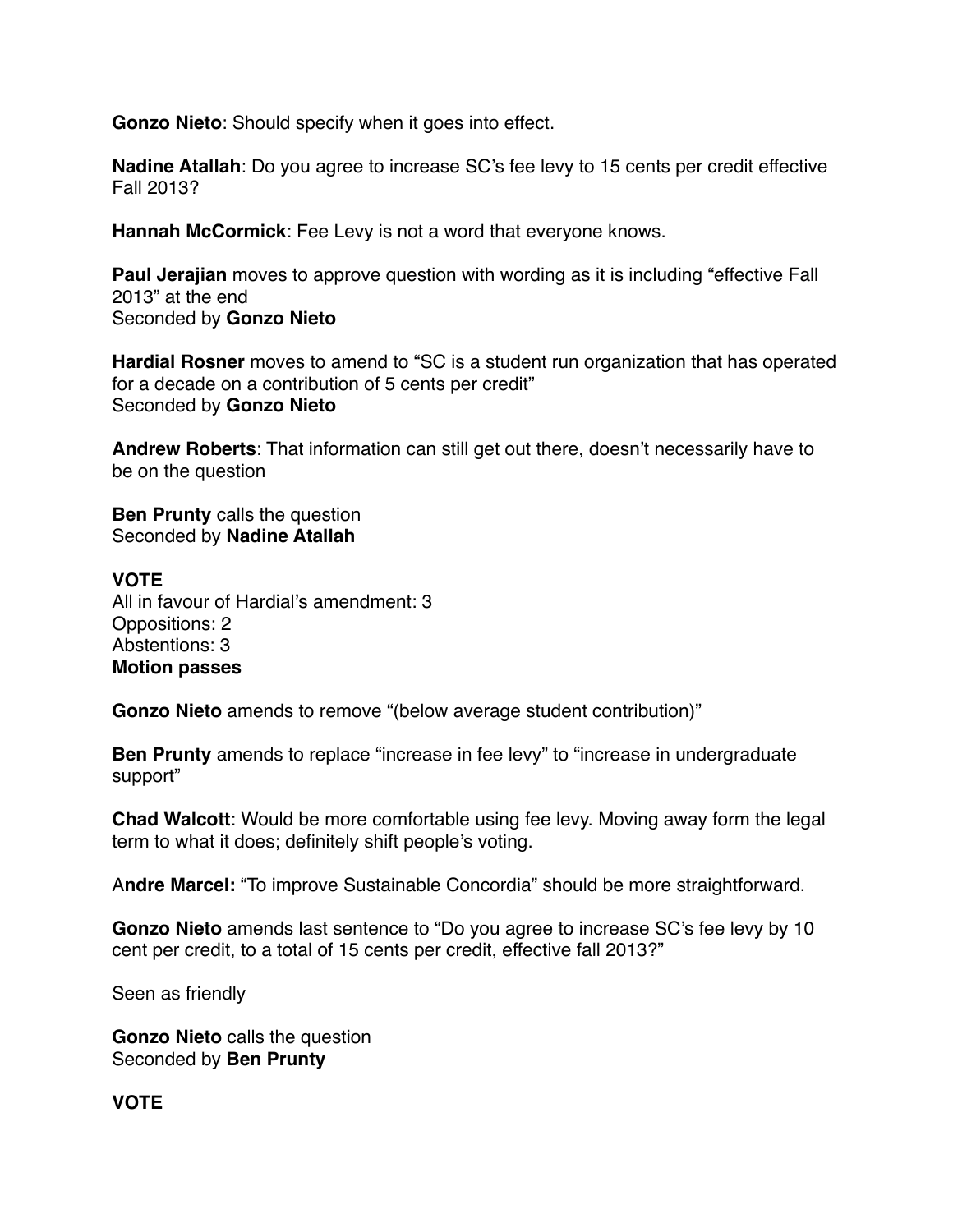## All in favour of calling the question: unanimous **Motion passes**

## **VOTE**

All in favour of the final wording of the question: unanimous **Motion passes** 

## *Final Wording:*

SC is a student run organization that offers environmental, social and economic services and projects such as: composting recycling, bike parking, sustainability assessments, internship opportunities, and events, and has operated for a decade on a contribution of 5 cents per credit.

Do you agree to increase Sustainable Concordia's fee levy by 10 cents per credit, to a total of 15 cents per credit, effective Fall 2013?

## **B) Concordia Greenhouse**

**Jackie**: Been in touch with Nadine since November. Trying to find out the process. Could not get into contact with Policy Committee. CEO had resigned, could not get into contact with him. Been acting as fast as we have been regarding; Have all the proper documentation. Went to Policy Committee meeting last night, did not take place.

**Chad Walcott:** Would be in direct violation of our By Laws to approve this. Information was never conveyed to Council. Doesn't see how we can legally go forward with this.

**Chris Webster**: Have done all they can do to prepare. Issue is that we are here to benefit students. Unprecedented that there is no CEO or President. Policy Committee chair changed. Thinks we should move forward with putting them through the process.

**Andre Marcel**: According to the Rules and Regulations, Policy Committee was technically only formed two weeks ago when passing Special By Laws I and J. No one could have done it properly three months in advance.

**Hajar El Jahidi**: Reiterates the fact that we are here for the best interests of the students. Is within our power to excuse them.

**Nadine Atallah**: Notwithstanding Standing Regulation 133, BIR that Council approve the following question: "The Concordia Greenhouse Project is an initiative that uses the Henry F. Hall building roof-top greenhouse as well as other garden sites on campus as all-organic spaces geared towards education, experiential learning and community building. Do you agree to the collection of a fee levy of 12 cents per credit effective as of Fall 2013?"

## Seconded by **Chris Webster**

**Nadine Atallah**: Have everything they need. Only notwithstanding the deadlines. Particularly appropriate. Were having a hard time figuring out the incorporation. If only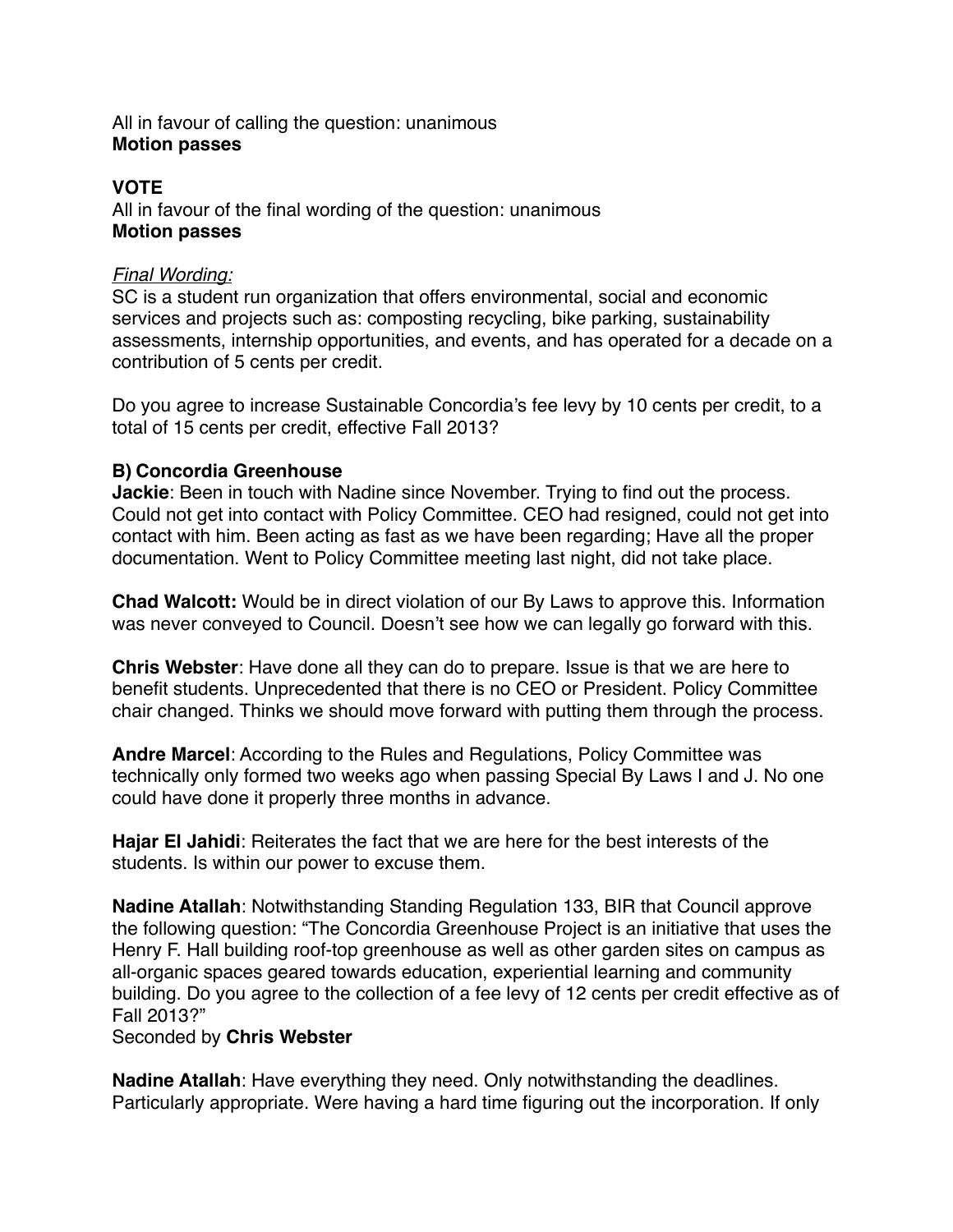thing we are worried about is breaking our standing regs, think it is a proper use of notwithstanding. Can be a little bit understanding.

**Benjamin Prunty**: Suggests sending the matter to JB if they would like to review it before voting. If it is in fact illegal, then it can be removed from the ballot.

**Chad Walcott**: Execs have know since November and have not mentioned anything. Nadine was policy committee chair at the time. Not the coordinators' fault, was the executives'.

**Nadine Atallah**: Nothing for me to submit to Policy Committee, they were just inquiring about the procedure.

**Andrew Roberts**: Greenhouse really needs this fee levy.

**Chris webster**: Has been a communication issue, was not from the Greenhouse's side.

**Erika Couto** amends the wording to "The Concordia Greenhouse project is an initiative that uses several garden sites on campus, including the Henry F Hall building roof top, as all organic spaces geared towards education, experiential learning, and community building. Do you agree to the collection of a *new* fee levy of \$0.12 per credit t maintain the operations of the Concordia Greenhouse Project effective as of Fall 2013?"

## **VOTE**

All in favour of Nadine's motion with Erika's amendment: 6 Oppositions: 2 Abstentions: 2 **Motion passes** 

## *Final Wording:*

The Concordia Greenhouse project is an initiative that uses several garden sites on campus, including the Henry F Hall building roof top, as all organic spaces geared towards education, experiential learning, and community building. Do you agree to the collection of a *new* fee levy of \$0.12 per credit t maintain the operations of the Concordia Greenhouse Project effective as of Fall 2013?

**Chad Walcott** calls for the order of the day

## **C) Concordia Food Coalition**

**Gonzo Nieto** moves to approve this referendum question Seconded by **Hardial Rosner VOTE** All in favour of Gonzo's motion: unanimous **Motion passes**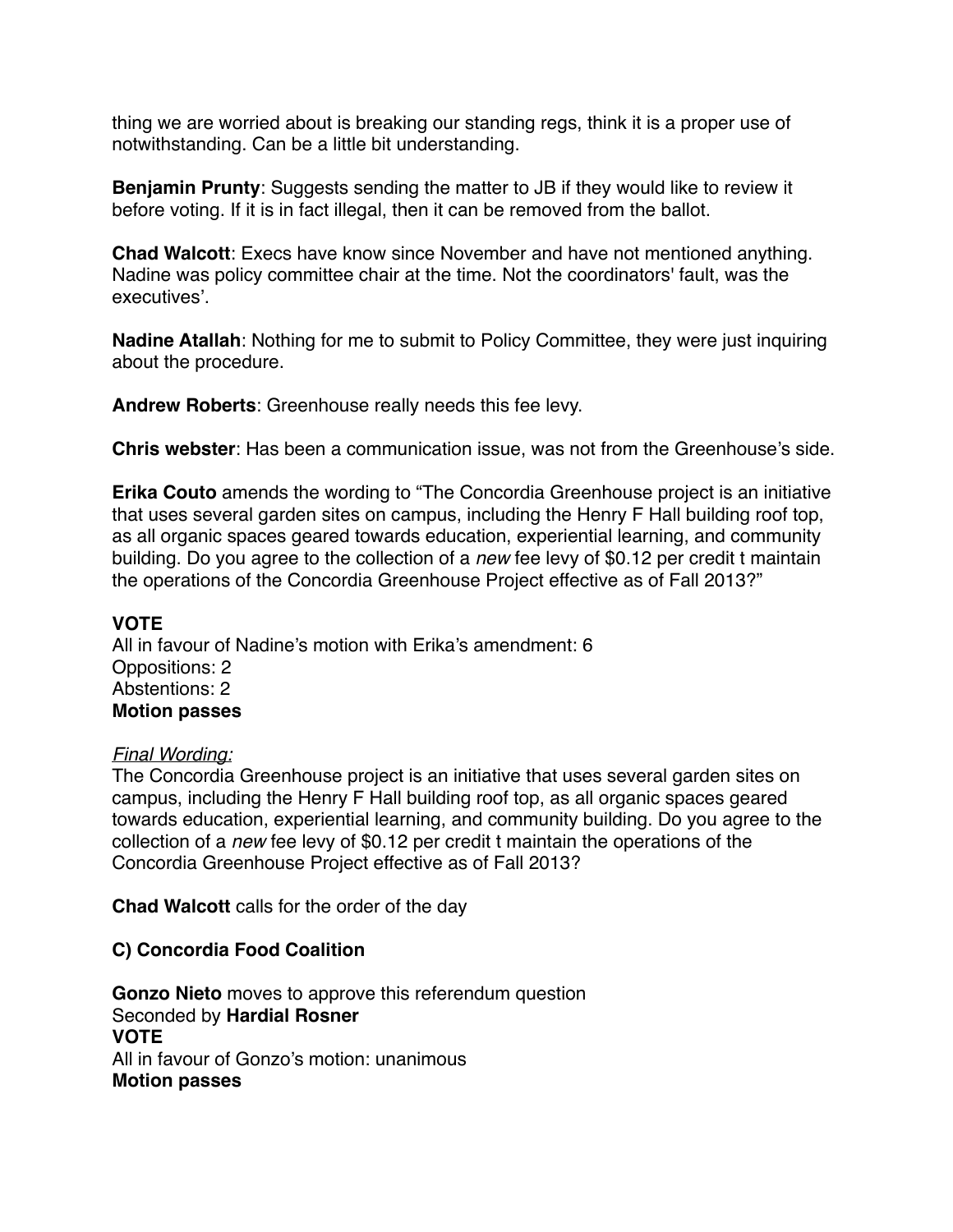#### *Final Wording:*

Would you like to see the CSU actively support the new affordable, sustainable, student-run food service initiatives on campus?

## **4. Appointment of Councillors to Standing Committees**

**Gonzo Nieto** nominates Pierre to Finance Committee

**Pierre Tardivo Martin** accepts

**Chris Webster** nominates Melissa for Finance Committee

**Melissa Kate Wheeler** accepts

**Keny Toto** nominates Anja

**Anja Rajaonarivelo** accepts

**Pierre Tardivo Martin**: As a JMSB councillor, interested in numbers and finances. Have been interested since day one to join. Dedicated and determined.

**Chris Webster**: Makeup of Finance Committee right now consists of only one non JMSB member. Appreciate that expertise, but will benefit if we have different people who think differently. Thinks Melissa would be a good addition to Finance Committee. Can come together and make decisions; Melissa has been extremely dedicated

**Melissa Kate Wheeler** rescinds nomination and motivates for Pierre

**Anja Rajaonarivelo**: In finance at JMSB, been part of the student club where he occupies the post of treasurer. Budget about \$10,000. Good at administrative tasks.

**Paul Jerajian:** How available are both of you?

**Pierre Tardivo Martin**: Taking 5 courses. Lives 3 minutes away form campus. Can be at school very quick.

**Anja Rajaonarivelo**: Very limited in terms of scheduling. Works form 8-5. Could make meetings after 6.

**Gonzo Nieto** calls the question in roll call form Seconded by **Stefan Nieto**

**VOTE** All in favour of calling the question: 9 Abstentions 1 **Motion passes**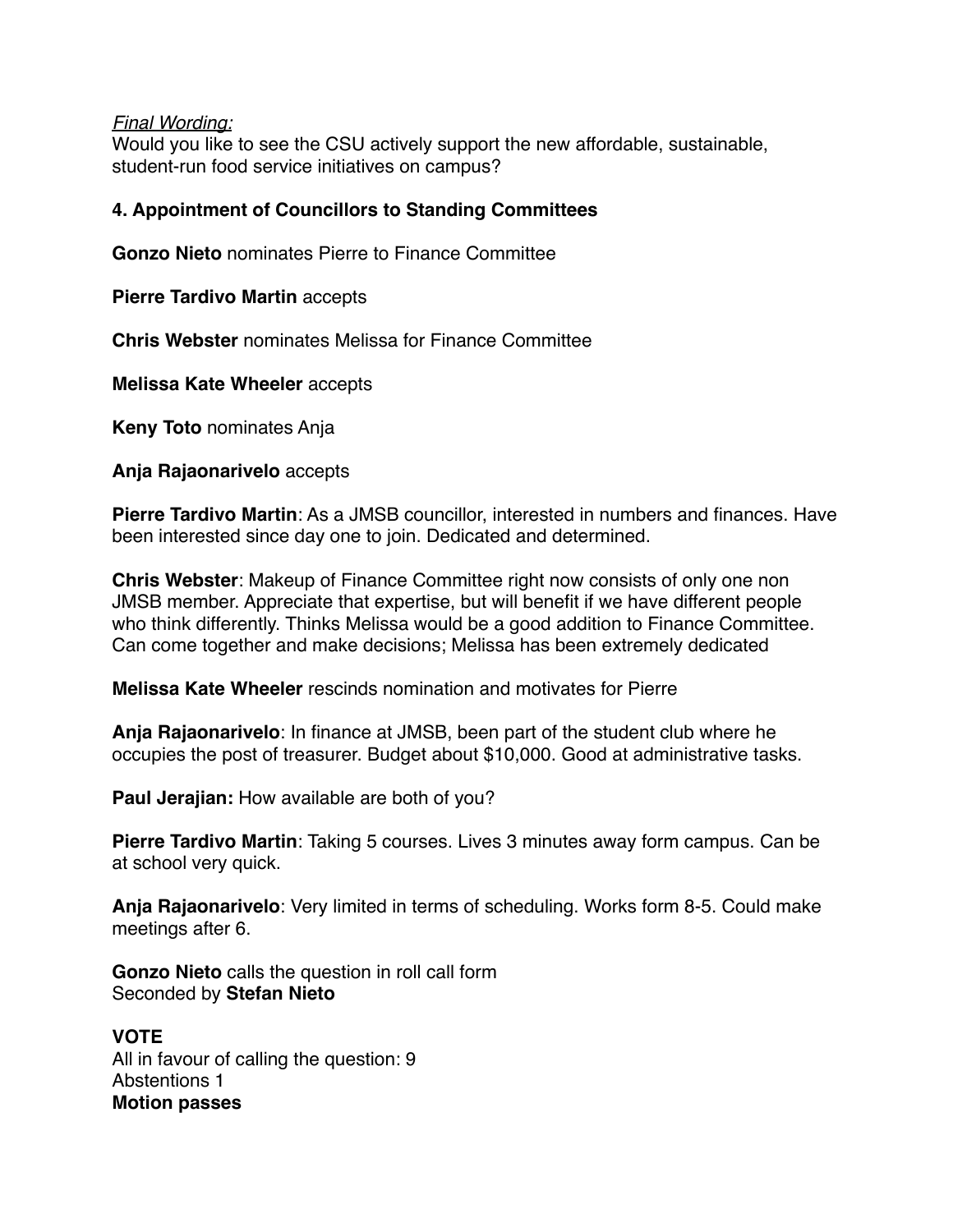**Chairperson**: Congratulates Pierre on his appointment.

**Fahd Ali Nasser** moves for a 5 minute recess Seconded by **Hardial Rosner**

#### **VOTE**

All in favour: 8 Oppositions: 1 Abstentions: 1 **Motion passes** 

#### **5. Appointment to SAF Andrew Roberts** nominates Stefan

**Stefan Faina** accepts

## **VOTE**

All in favour of appointing Stefan: 6 Oppositions: 1 Abstentions: 1 **Motion passes** 

## **6. Fine Arts Budget Cuts**

**Erika Couto**: Because of the changes to the government, have been cuts made at Concordia to budgets. 15-20% of Fine Arts' budget will be slashed. Looking to cut things that are really essential. Looking to cut the most classes in theatre and dance because they don't bring in as much money. Warning that your faculties may be receiving cuts up to 15-20%. Quality of student education will suffer. Does not just affect fine arts students, affects other students as well.

**Chad Walcott** moves that the CSU officially opposes cutting one fifth of Faculty of Fine Arts budget and some of the most essential classes in the department Seconded by **Gonzo Nieto**

**Melissa Kate Wheeler** amends to replace "one fifth" with "15-20%"

Seen as friendly

**Keny Toto**: Do we have a written explanation as to why the budget was cut?

**Erika Couto**: Our dean issued a statement saying that they were going to cut this money. Hinted that it could have been cut at more upper university levels. Have some of the smallest numbers in terms of faculty; expensive to run versus the number of students. If the classes start getting cut, the reputation will go down.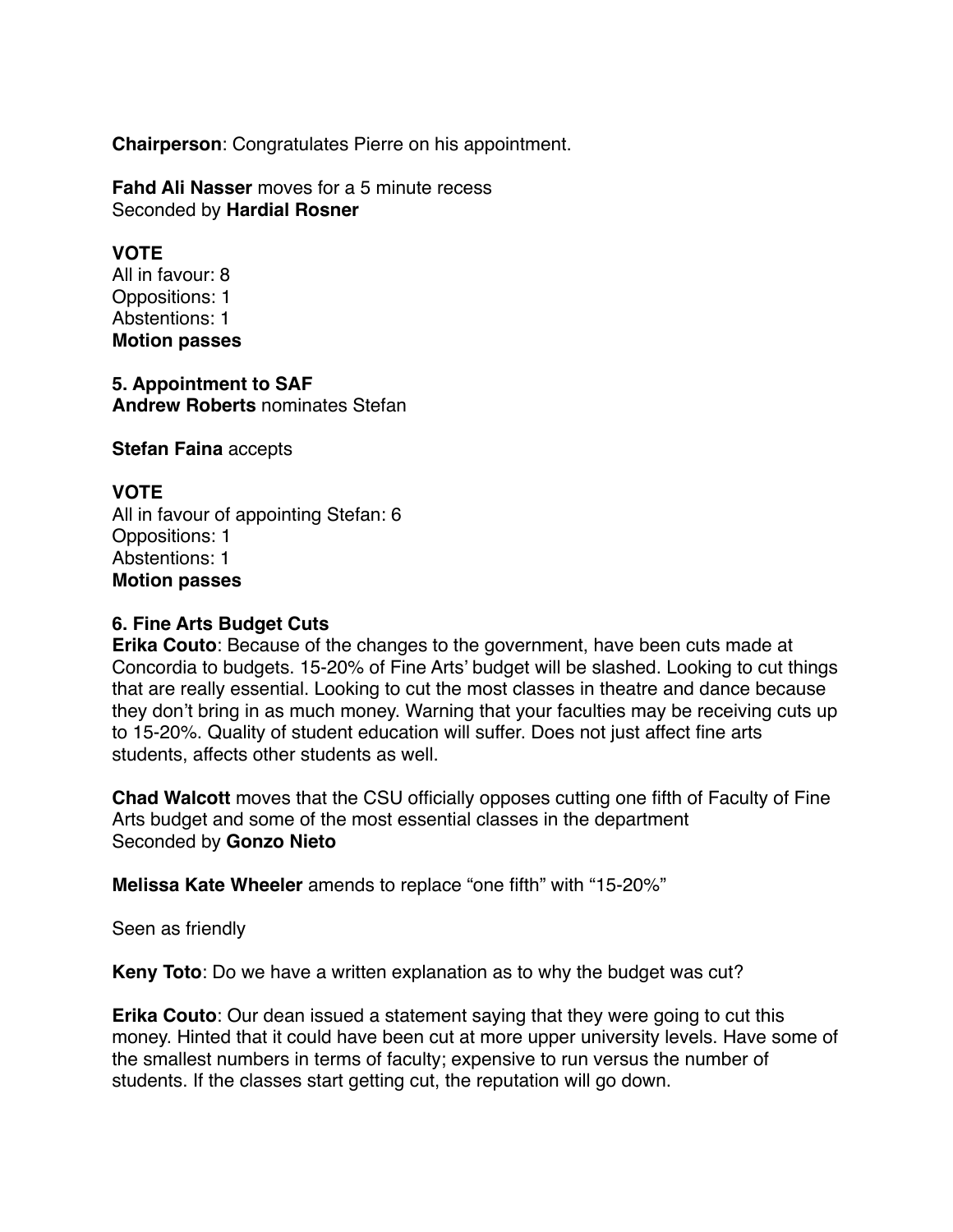**Paul Jerajian**: What are the alternatives to not cutting classes?

**Erika Couto**: Could potentially save on their capital expenditures. University administrators are taking a cut in their pay. Are still being indexed more than cut. One position that is supposed to be the coordinator of student life; she is out of touch and only on campus 2 days a week. She could easily be cut. A few other such positions. Could cut on the upper levels.

## **VOTE**

All in favour of Chad's motion: 7 Oppositions: 1 **Motion passes** 

## **7. Questions on Orientation**

**Chad Walcott** rescinds this point

## **8. Unfulfilled Mandates**

**Melissa Kate Wheeler**: Motion asking for Executive to produce any and all reports pertaining to the Legal Contingency Fund. That report was never produced.

**Keny Toto**: Forgot.

**Melissa Kate Wheeler** moves that this report be produced by next council meeting. If this report is not produced, Keny Toto will be fined \$100.

**Gonzo Nieto** amends to include for Keny to send the proper documents with the notice of council email.

Seen as friendly

**VOTE** All in favour: unanimous **Motion passes** 

## **9. Student Center Presentation**

**Gonzo Nieto** calls for the orders of the day

## **10. Question Period**

**Chad Walcott**: Why is there a transaction of over \$16,000 to Rami Khoriaty?

**Keny Toto**: Transactions were made on Rami's card. Can bring the requisitions to next council meeting.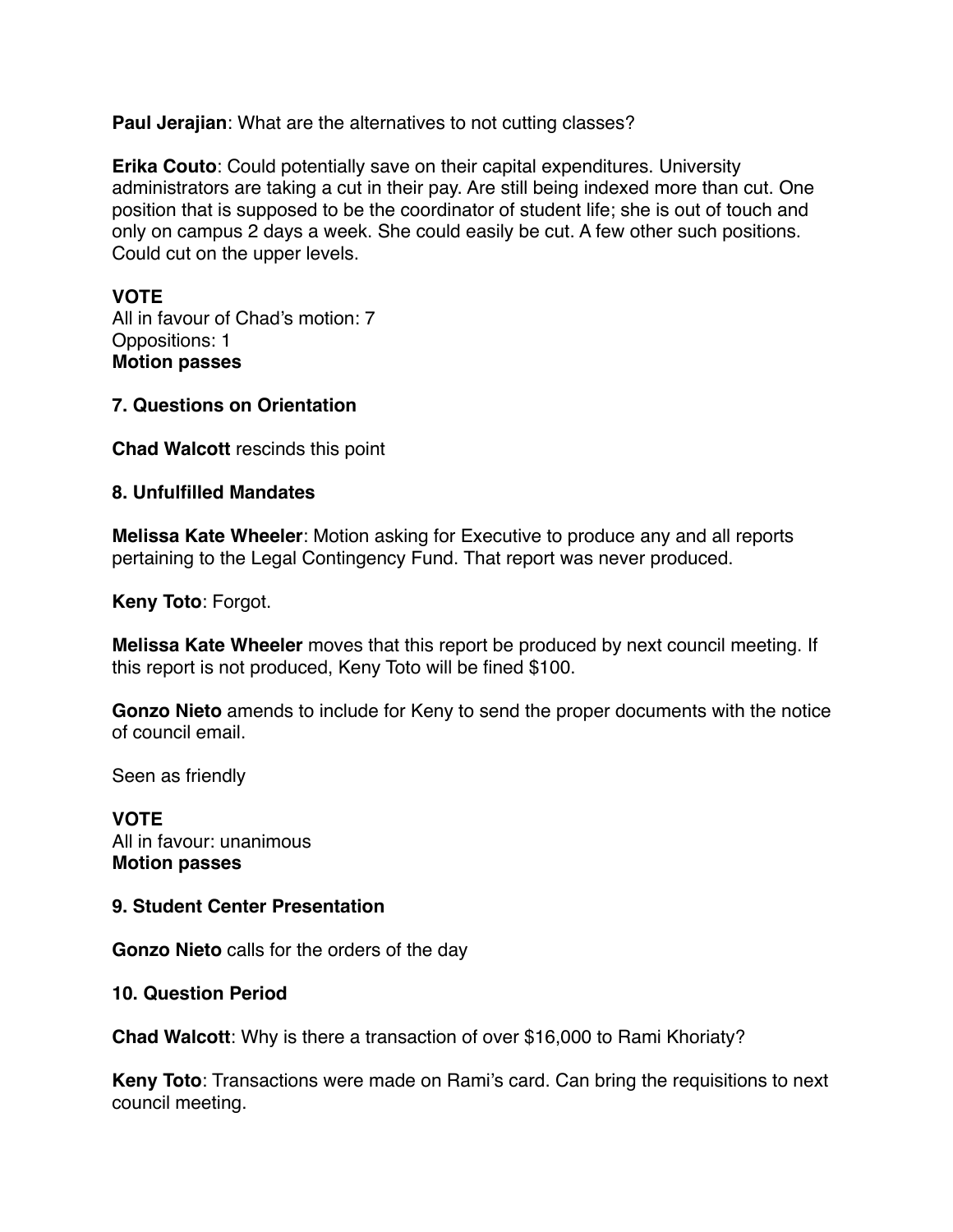#### **11. Announcements**

**Simon Pierre Lauzon**: Invited FEUQ to speak about the summit.

**Cameron Monagle**: Summit on higher education was a response to last spring. Was a campaign promise by the PQ. Prior to the summit itself, part of the process was a series of consultations; researching the contribution to society; accessibility to education; quality of education; governance and administration. All the actors were brought around the table to discuss these specific topics. 200 people. All groups from the civil society as well as private interest groups, political parties, etc were all brought around the table to discuss and address issues regarding higher education. Raising tuition in spite of the largest strike in Quebec history. Indexation, relative freeze; 3% and \$70 a year. Because it is indexation, the percentage will vary according to the year. Based on the average household median income. Could fluctuate depending on how the economy goes. Increase is going to be perpetually more; compounded. Regarding the next steps on how we want to respond to this. At the bare minimum, we will be talking about forcing that this discussion continue to take place. Going to depend exclusively on what student associations will decide. Not asking people to go on an unlimited general strike again, not the best way to go forward; other means of pressure that we can apply. Building up and informing students of what is going on. Everything except for tuition went really well. Had over 60 demands that we put forth to the government; majority of them went through.

**Chad Walcott**: Wanted to thank the FEUQ in representing Concordia students and their diligent work. Your presence got us results.

**Fahd Ali Nasser**: For IT, what happened to implementation? Did you send out the tender?

**Keny Toto**: Open tender wasn't sent because I don't have the correct tender. No one seems to have it. Contacted Jordan; he doesn't have it. Might be in Schubert's email. Have to go back to the lawyer to get the tender.

**Fahd Ali Nasser**: Super disappointed on this IT thing. Has been a whole year with no working website. Have very little school left, and is very frustrating that we don't even have a website running and a complete implementation.

**Paul Jerajian**: Why can't we use another website for things?

**Simon Pierre Lauzon**: Everything is needed. Can't make a small website.

**Gonzo Nieto**: Could make a Wordpress with very simple information.

**Stefan Faina: Proposes that he create such a Wordpress.**